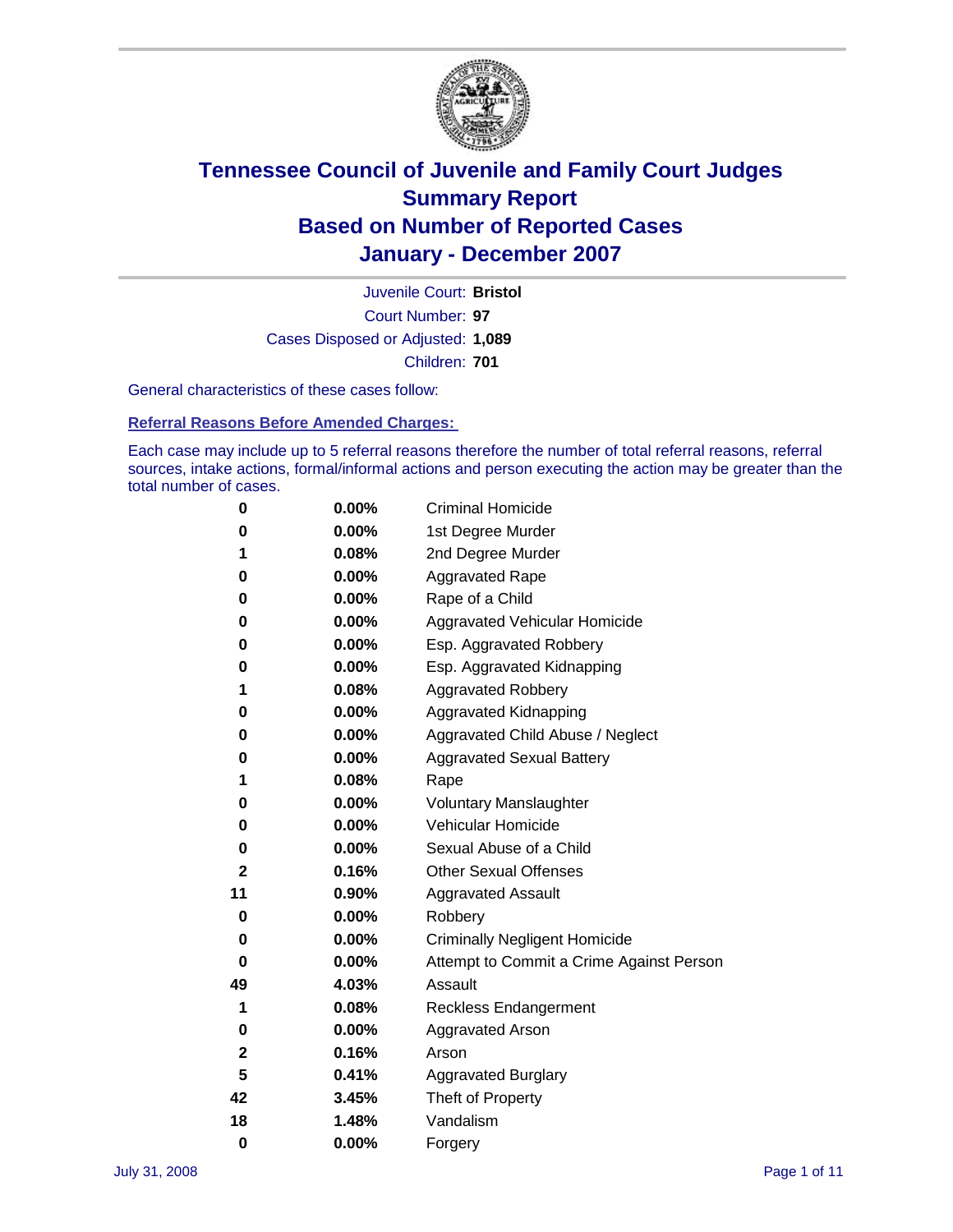

Court Number: **97** Juvenile Court: **Bristol** Cases Disposed or Adjusted: **1,089** Children: **701**

#### **Referral Reasons Before Amended Charges:**

Each case may include up to 5 referral reasons therefore the number of total referral reasons, referral sources, intake actions, formal/informal actions and person executing the action may be greater than the total number of cases.

| 0           | 0.00%    | <b>Worthless Checks</b>                                     |
|-------------|----------|-------------------------------------------------------------|
| 1           | 0.08%    | Illegal Possession / Fraudulent Use of Credit / Debit Cards |
| 7           | 0.58%    | <b>Burglary</b>                                             |
| 4           | 0.33%    | Unauthorized Use of a Vehicle                               |
| 1           | 0.08%    | <b>Cruelty to Animals</b>                                   |
| 0           | $0.00\%$ | Sale of Controlled Substances                               |
| 11          | 0.90%    | <b>Other Drug Offenses</b>                                  |
| 16          | 1.31%    | Possession of Controlled Substances                         |
| $\mathbf 0$ | $0.00\%$ | <b>Criminal Attempt</b>                                     |
| 3           | 0.25%    | Carrying Weapons on School Property                         |
| 3           | 0.25%    | Unlawful Carrying / Possession of a Weapon                  |
| 5           | 0.41%    | <b>Evading Arrest</b>                                       |
| 0           | 0.00%    | Escape                                                      |
| $\bf{0}$    | 0.00%    | Driving Under Influence (DUI)                               |
| 27          | 2.22%    | Possession / Consumption of Alcohol                         |
| 1           | 0.08%    | Resisting Stop, Frisk, Halt, Arrest or Search               |
| 4           | 0.33%    | <b>Aggravated Criminal Trespass</b>                         |
| 1           | 0.08%    | Harassment                                                  |
| 0           | 0.00%    | Failure to Appear                                           |
| 7           | 0.58%    | Filing a False Police Report                                |
| $\mathbf 2$ | 0.16%    | Criminal Impersonation                                      |
| 17          | 1.40%    | <b>Disorderly Conduct</b>                                   |
| 10          | 0.82%    | <b>Criminal Trespass</b>                                    |
| 1           | 0.08%    | <b>Public Intoxication</b>                                  |
| 0           | 0.00%    | Gambling                                                    |
| 299         | 24.57%   | Traffic                                                     |
| 15          | 1.23%    | <b>Local Ordinances</b>                                     |
| 0           | $0.00\%$ | Violation of Wildlife Regulations                           |
| 0           | $0.00\%$ | Contempt of Court                                           |
| 17          | 1.40%    | Violation of Probation                                      |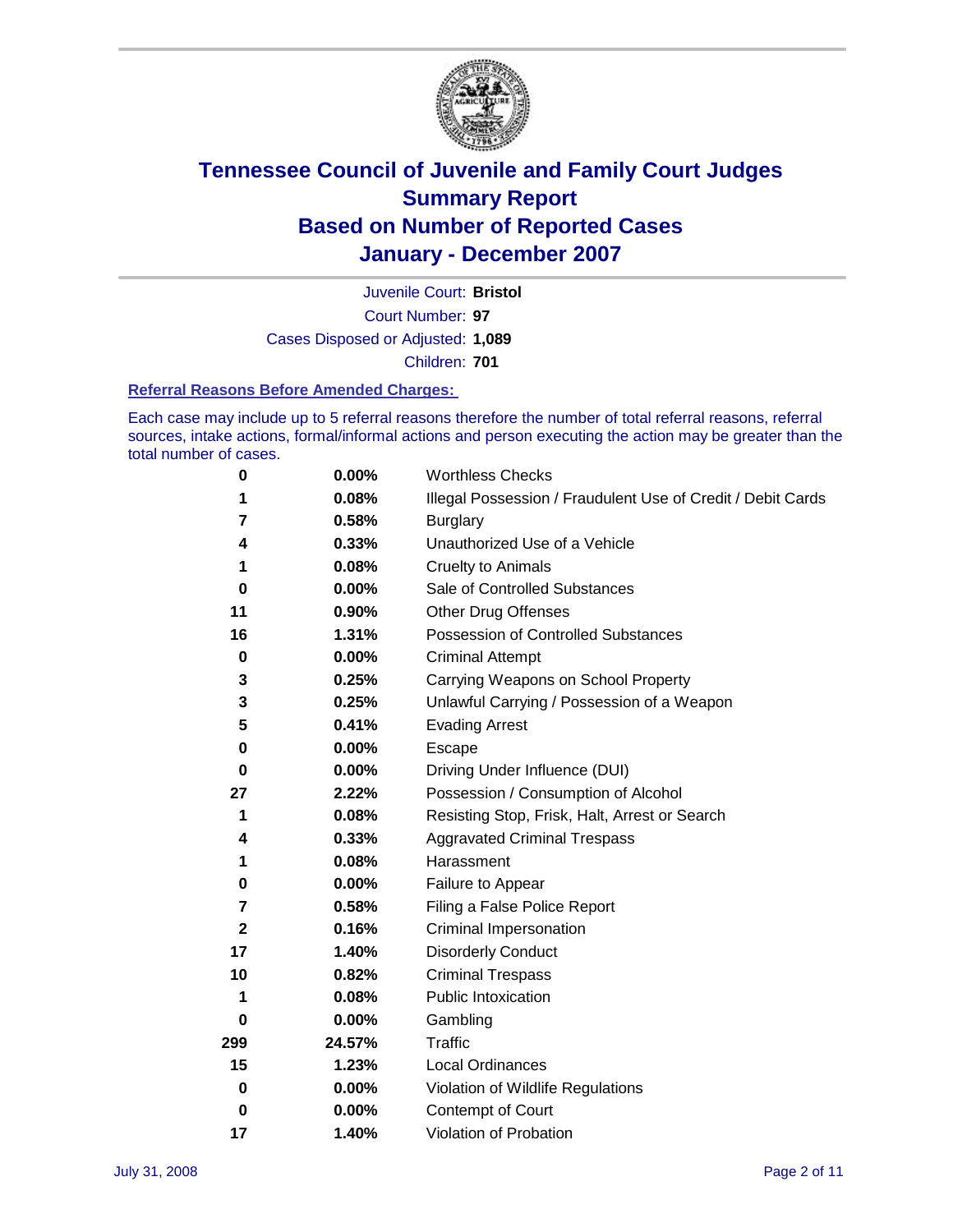

Court Number: **97** Juvenile Court: **Bristol** Cases Disposed or Adjusted: **1,089** Children: **701**

#### **Referral Reasons Before Amended Charges:**

Each case may include up to 5 referral reasons therefore the number of total referral reasons, referral sources, intake actions, formal/informal actions and person executing the action may be greater than the total number of cases.

| 1,217    | 100.00%  | <b>Total Referrals</b>                 |
|----------|----------|----------------------------------------|
| 17       | 1.40%    | Other                                  |
| 0        | 0.00%    | <b>Consent to Marry</b>                |
| 0        | $0.00\%$ | <b>Request for Medical Treatment</b>   |
| 0        | 0.00%    | <b>Child Support</b>                   |
| 4        | 0.33%    | Paternity / Legitimation               |
| 16       | 1.31%    | Visitation                             |
| 85       | 6.98%    | Custody                                |
| 8        | 0.66%    | <b>Foster Care Review</b>              |
| 5        | 0.41%    | <b>Administrative Review</b>           |
| 173      | 14.22%   | <b>Judicial Review</b>                 |
| 0        | $0.00\%$ | Violation of Informal Adjustment       |
| 4        | 0.33%    | <b>Violation of Pretrial Diversion</b> |
| 11       | 0.90%    | <b>Termination of Parental Rights</b>  |
| 79       | 6.49%    | Dependency / Neglect                   |
| $\bf{0}$ | 0.00%    | <b>Physically Abused Child</b>         |
| 0        | 0.00%    | <b>Sexually Abused Child</b>           |
| 45       | 3.70%    | Violation of Curfew                    |
| $\bf{0}$ | 0.00%    | Violation of a Valid Court Order       |
| 14       | 1.15%    | Possession of Tobacco Products         |
| 1        | 0.08%    | Out-of-State Runaway                   |
| 46       | 3.78%    | In-State Runaway                       |
| 90       | 7.40%    | Truancy                                |
| 34       | 2.79%    | <b>Unruly Behavior</b>                 |
| 0        | 0.00%    | Violation of Aftercare                 |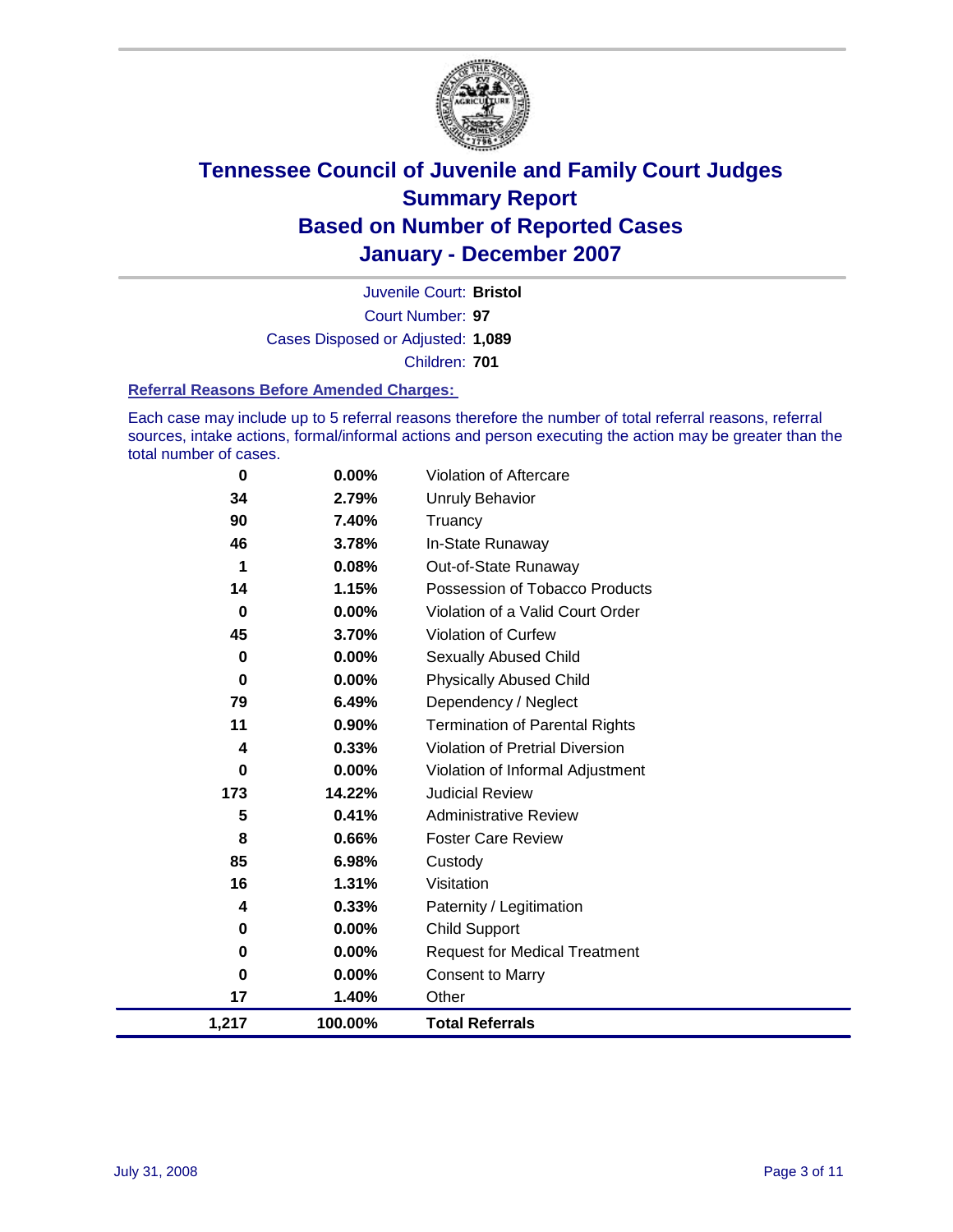

Court Number: **97** Juvenile Court: **Bristol** Cases Disposed or Adjusted: **1,089** Children: **701**

### **Referral Sources: 1**

| 1,217 | 100.00%  | <b>Total Referral Sources</b>     |
|-------|----------|-----------------------------------|
| 99    | 8.13%    | Other                             |
| 0     | 0.00%    | Unknown                           |
| 0     | 0.00%    | Hospital                          |
| 0     | $0.00\%$ | Child & Parent                    |
| 9     | 0.74%    | Victim                            |
| 7     | 0.58%    | <b>Other Court</b>                |
| 1     | 0.08%    | Social Agency                     |
| 23    | 1.89%    | <b>Court Staff</b>                |
| 0     | 0.00%    | <b>District Attorney's Office</b> |
| 0     | 0.00%    | <b>Other State Department</b>     |
| 128   | 10.52%   | <b>DCS</b>                        |
| 0     | 0.00%    | <b>CSA</b>                        |
| 93    | 7.64%    | School                            |
| 29    | 2.38%    | Self                              |
| 65    | 5.34%    | Relatives                         |
| 73    | 6.00%    | Parents                           |
| 690   | 56.70%   | Law Enforcement                   |
|       |          |                                   |

#### **Age of Child at Referral: 2**

| 701 | 100.00%  | <b>Total Child Count</b> |  |
|-----|----------|--------------------------|--|
| 0   | $0.00\%$ | Unknown / Not Reported   |  |
| 0   | $0.00\%$ | Ages 19 and Over         |  |
| 199 | 28.39%   | Ages 17 through 18       |  |
| 252 | 35.95%   | Ages 15 through 16       |  |
| 96  | 13.69%   | Ages 13 through 14       |  |
| 28  | 3.99%    | Ages 11 through 12       |  |
| 126 | 17.97%   | Ages 10 and Under        |  |
|     |          |                          |  |

<sup>1</sup> If different than number of Referral Reasons (1217), verify accuracy of your court's data.

<sup>2</sup> One child could be counted in multiple categories, verify accuracy of your court's data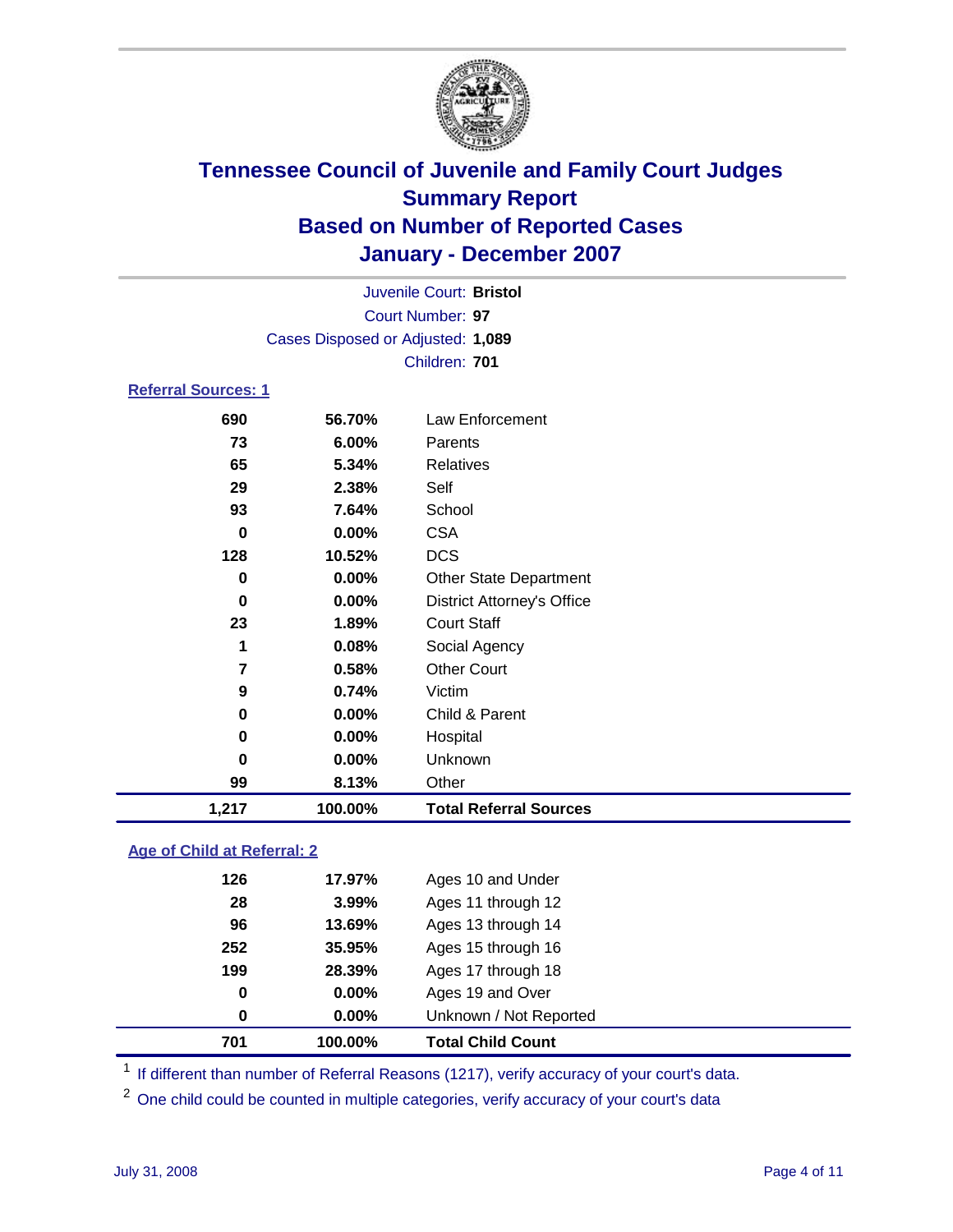

| Juvenile Court: Bristol                 |                                   |                          |  |  |
|-----------------------------------------|-----------------------------------|--------------------------|--|--|
| Court Number: 97                        |                                   |                          |  |  |
|                                         | Cases Disposed or Adjusted: 1,089 |                          |  |  |
|                                         |                                   | Children: 701            |  |  |
| Sex of Child: 1                         |                                   |                          |  |  |
| 415                                     | 59.20%                            | Male                     |  |  |
| 285                                     | 40.66%                            | Female                   |  |  |
| 1                                       | 0.14%                             | Unknown                  |  |  |
| 701                                     | 100.00%                           | <b>Total Child Count</b> |  |  |
| Race of Child: 1                        |                                   |                          |  |  |
| 659                                     | 94.01%                            | White                    |  |  |
| 25                                      | 3.57%                             | African American         |  |  |
| $\bf{0}$                                | 0.00%                             | Native American          |  |  |
| $\bf{0}$                                | 0.00%                             | Asian                    |  |  |
| 1                                       | 0.14%                             | Mixed                    |  |  |
| 16                                      | 2.28%                             | Unknown                  |  |  |
| 701                                     | 100.00%                           | <b>Total Child Count</b> |  |  |
| <b>Hispanic Origin: 1</b>               |                                   |                          |  |  |
| 6                                       | 0.86%                             | Yes                      |  |  |
| 684                                     | 97.57%                            | <b>No</b>                |  |  |
| 11                                      | 1.57%                             | Unknown                  |  |  |
| 701                                     | 100.00%                           | <b>Total Child Count</b> |  |  |
| <b>School Enrollment of Children: 1</b> |                                   |                          |  |  |
| 593                                     | 84.59%                            | Yes                      |  |  |
| 90                                      | 12.84%                            | <b>No</b>                |  |  |
| 18                                      | 2.57%                             | Unknown                  |  |  |
| 701                                     | 100.00%                           | <b>Total Child Count</b> |  |  |

One child could be counted in multiple categories, verify accuracy of your court's data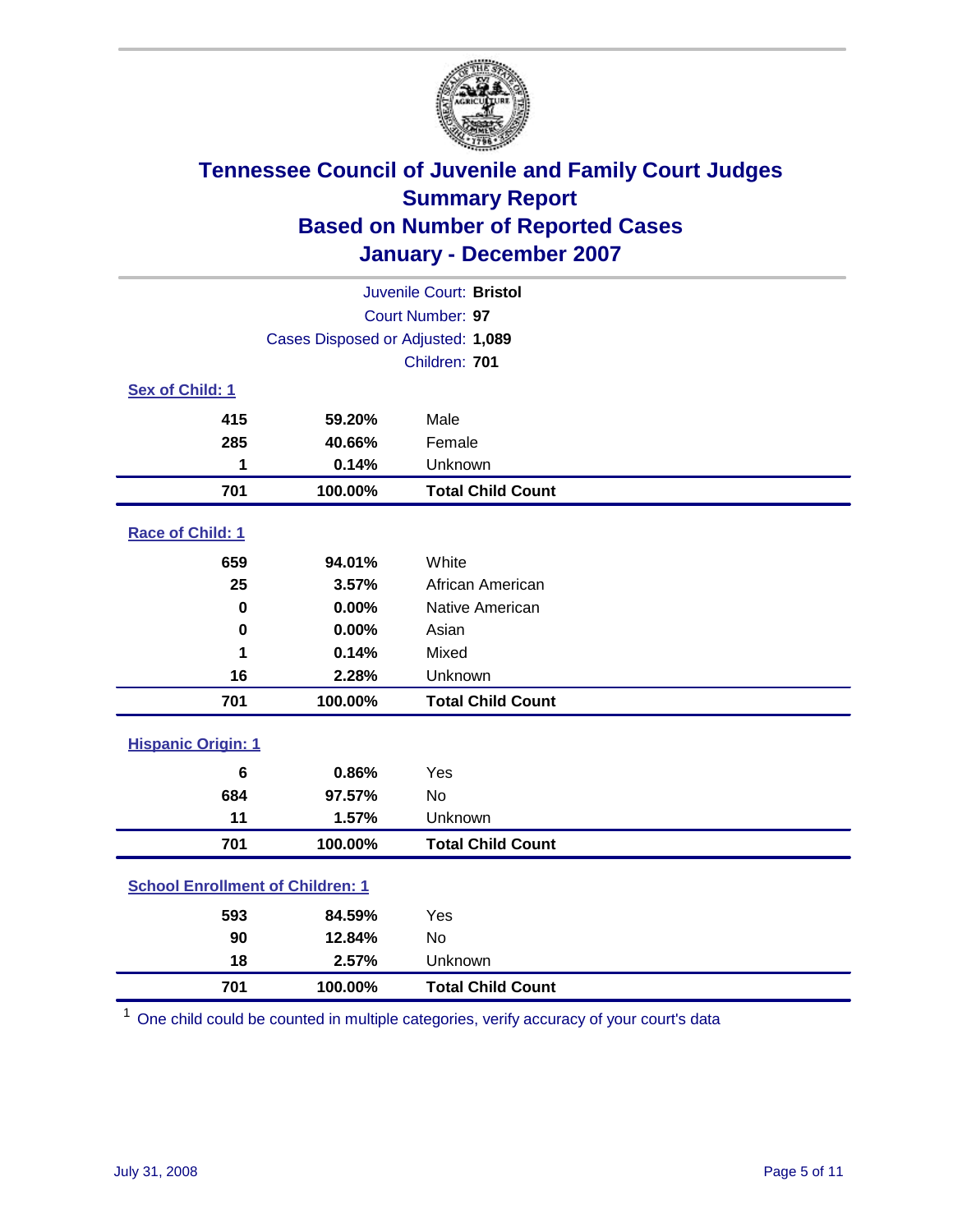

Court Number: **97** Juvenile Court: **Bristol** Cases Disposed or Adjusted: **1,089** Children: **701**

#### **Living Arrangement of Child at Time of Referral: 1**

|     |          | <b>Total Child Count</b>     |
|-----|----------|------------------------------|
| 15  | 2.14%    | Other                        |
| 17  | 2.43%    | Unknown                      |
| 2   | 0.29%    | Independent                  |
| 0   | $0.00\%$ | In an Institution            |
| 1   | 0.14%    | In a Residential Center      |
| 5   | 0.71%    | In a Group Home              |
| 30  | 4.28%    | With Foster Family           |
| 1   | 0.14%    | With Adoptive Parents        |
| 71  | 10.13%   | <b>With Relatives</b>        |
| 63  | 8.99%    | With Father                  |
| 226 | 32.24%   | With Mother                  |
| 42  | 5.99%    | With Mother and Stepfather   |
| 17  | 2.43%    | With Father and Stepmother   |
| 211 | 30.10%   | With Both Biological Parents |
|     |          | 701<br>100.00%               |

#### **Type of Detention: 2**

| 1.089 | 100.00%  | <b>Total Detention Count</b> |  |
|-------|----------|------------------------------|--|
| 0     | 0.00%    | Other                        |  |
| 1,053 | 96.69%   | Does Not Apply               |  |
| 0     | $0.00\%$ | <b>Unknown</b>               |  |
| 0     | 0.00%    | <b>Psychiatric Hospital</b>  |  |
| 0     | 0.00%    | Jail - No Separation         |  |
| 0     | 0.00%    | Jail - Partial Separation    |  |
| 0     | 0.00%    | Jail - Complete Separation   |  |
| 36    | 3.31%    | Juvenile Detention Facility  |  |
| 0     | 0.00%    | Non-Secure Placement         |  |
|       |          |                              |  |

<sup>1</sup> One child could be counted in multiple categories, verify accuracy of your court's data

<sup>2</sup> If different than number of Cases (1089) verify accuracy of your court's data.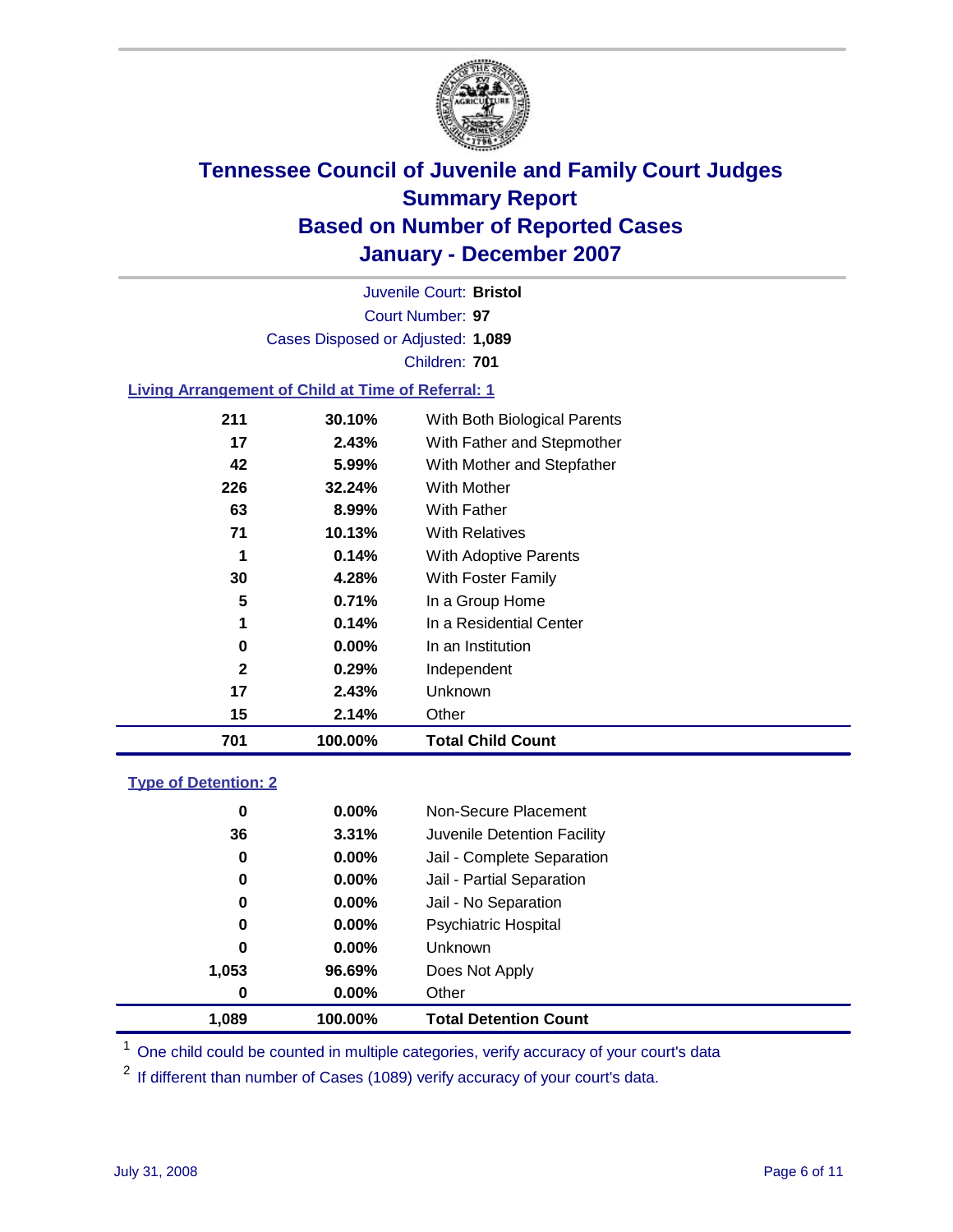

|                                                    | Juvenile Court: Bristol           |                                      |  |  |  |  |  |
|----------------------------------------------------|-----------------------------------|--------------------------------------|--|--|--|--|--|
|                                                    | Court Number: 97                  |                                      |  |  |  |  |  |
|                                                    | Cases Disposed or Adjusted: 1,089 |                                      |  |  |  |  |  |
|                                                    | Children: 701                     |                                      |  |  |  |  |  |
| <b>Placement After Secure Detention Hearing: 1</b> |                                   |                                      |  |  |  |  |  |
| 25                                                 | 2.30%                             | Returned to Prior Living Arrangement |  |  |  |  |  |
| 0                                                  | 0.00%                             | Juvenile Detention Facility          |  |  |  |  |  |
| 0                                                  | 0.00%                             | Jail                                 |  |  |  |  |  |
| 1                                                  | 0.09%                             | Shelter / Group Home                 |  |  |  |  |  |
| 0                                                  | 0.00%                             | Foster Family Home                   |  |  |  |  |  |
| 0                                                  | 0.00%                             | Psychiatric Hospital                 |  |  |  |  |  |
| 10                                                 | 0.92%                             | Unknown / Not Reported               |  |  |  |  |  |
| 1,053                                              | 96.69%                            | Does Not Apply                       |  |  |  |  |  |
| 0                                                  | 0.00%                             | Other                                |  |  |  |  |  |
| 1,089                                              | 100.00%                           | <b>Total Placement Count</b>         |  |  |  |  |  |
| <b>Intake Actions: 2</b>                           |                                   |                                      |  |  |  |  |  |
|                                                    |                                   |                                      |  |  |  |  |  |
| 404                                                | 33.20%                            | <b>Petition Filed</b>                |  |  |  |  |  |
| 21                                                 | 1.73%                             | <b>Motion Filed</b>                  |  |  |  |  |  |
| 3                                                  | 0.25%                             | <b>Citation Processed</b>            |  |  |  |  |  |
| 0                                                  | 0.00%                             | Notification of Paternity Processed  |  |  |  |  |  |
| 149                                                | 12.24%                            | Scheduling of Judicial Review        |  |  |  |  |  |
| 0                                                  | 0.00%                             | Scheduling of Administrative Review  |  |  |  |  |  |
| $12 \,$                                            | 0.99%                             | Scheduling of Foster Care Review     |  |  |  |  |  |
| 0                                                  | 0.00%                             | Unknown                              |  |  |  |  |  |
| 614                                                | 50.45%                            | Does Not Apply                       |  |  |  |  |  |
| 14                                                 | 1.15%                             | Other                                |  |  |  |  |  |
| 1,217                                              | 100.00%                           | <b>Total Intake Count</b>            |  |  |  |  |  |

<sup>1</sup> If different than number of Cases (1089) verify accuracy of your court's data.

<sup>2</sup> If different than number of Referral Reasons (1217), verify accuracy of your court's data.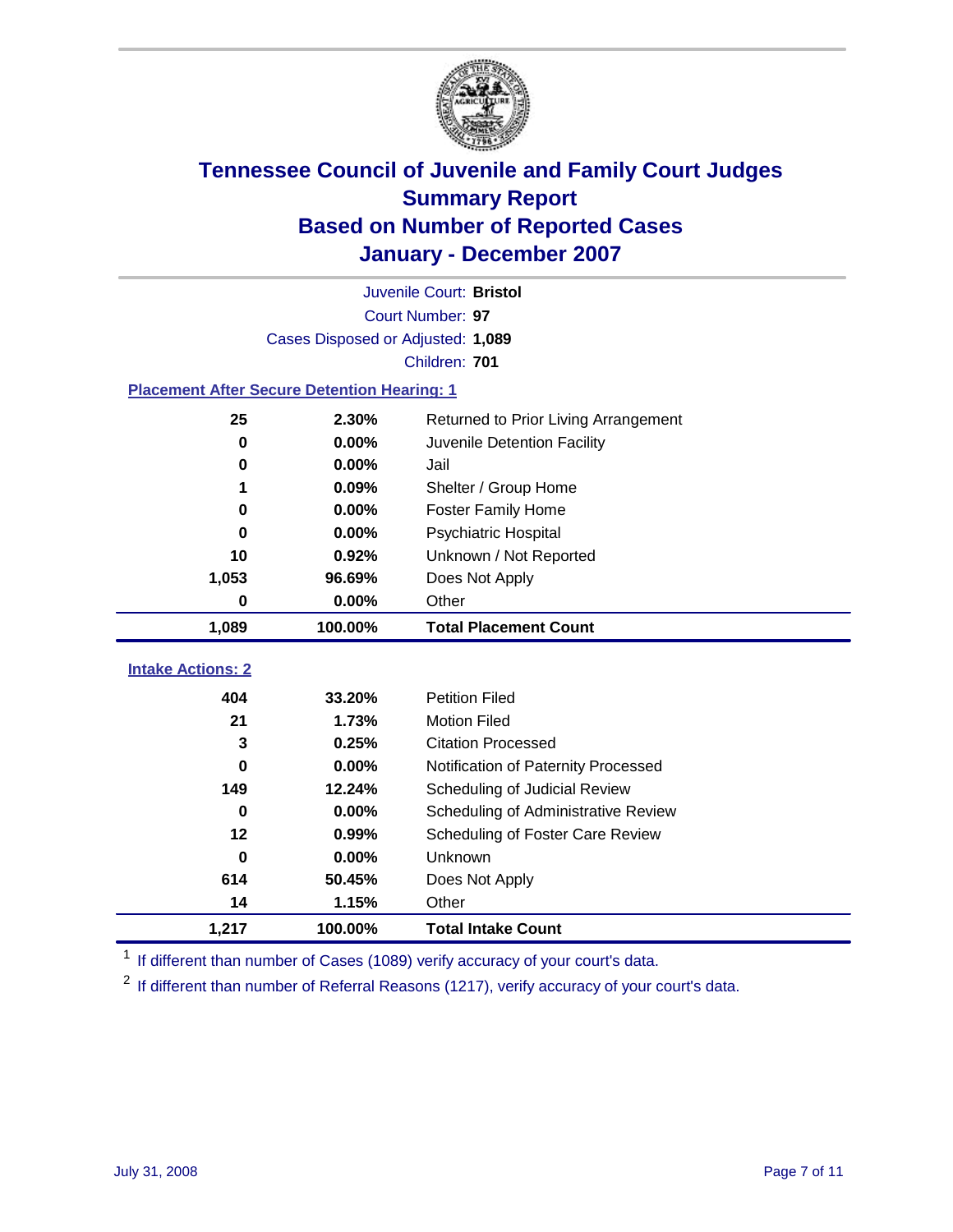

Court Number: **97** Juvenile Court: **Bristol** Cases Disposed or Adjusted: **1,089** Children: **701**

#### **Last Grade Completed by Child: 1**

| 701                     | 100.00% | <b>Total Child Count</b> |
|-------------------------|---------|--------------------------|
| $\bf{0}$                | 0.00%   | Other                    |
| 71                      | 10.13%  | Unknown                  |
| $\mathbf{2}$            | 0.29%   | Never Attended School    |
| $\overline{\mathbf{r}}$ | 1.00%   | Graduated                |
| 6                       | 0.86%   | <b>GED</b>               |
| $\bf{0}$                | 0.00%   | Non-Graded Special Ed    |
| $\mathbf 2$             | 0.29%   | 12th Grade               |
| 121                     | 17.26%  | 11th Grade               |
| 150                     | 21.40%  | 10th Grade               |
| 66                      | 9.42%   | 9th Grade                |
| 69                      | 9.84%   | 8th Grade                |
| 55                      | 7.85%   | 7th Grade                |
| 31                      | 4.42%   | 6th Grade                |
| 10                      | 1.43%   | 5th Grade                |
| $\bf 6$                 | 0.86%   | 4th Grade                |
| 3                       | 0.43%   | 3rd Grade                |
| 6                       | 0.86%   | 2nd Grade                |
| 4                       | 0.57%   | 1st Grade                |
| 7                       | 1.00%   | Kindergarten             |
| $\boldsymbol{9}$        | 1.28%   | Preschool                |
| 76                      | 10.84%  | Too Young for School     |

### **Enrolled in Special Education: 1**

| 701 |
|-----|
| 92  |
| 571 |
| 38  |
|     |

<sup>1</sup> One child could be counted in multiple categories, verify accuracy of your court's data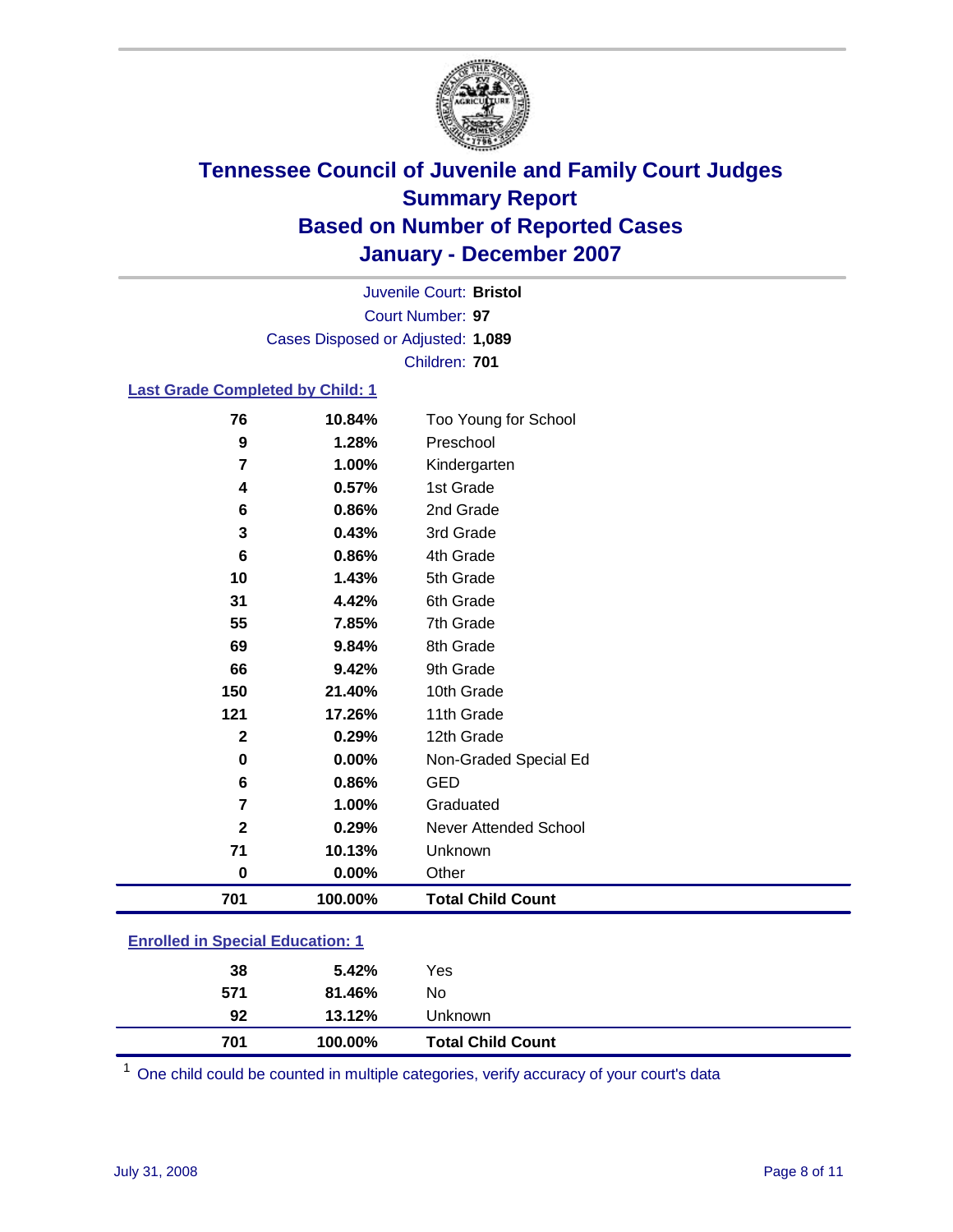

| Juvenile Court: Bristol      |                                   |                           |  |  |  |
|------------------------------|-----------------------------------|---------------------------|--|--|--|
|                              | Court Number: 97                  |                           |  |  |  |
|                              | Cases Disposed or Adjusted: 1,089 |                           |  |  |  |
|                              | Children: 701                     |                           |  |  |  |
| <b>Action Executed By: 1</b> |                                   |                           |  |  |  |
| 595                          | 48.89%                            | Judge                     |  |  |  |
| 0                            | $0.00\%$                          | Referee                   |  |  |  |
| 609                          | 50.04%                            | <b>YSO</b>                |  |  |  |
| 13                           | 1.07%                             | Other                     |  |  |  |
| 0                            | $0.00\%$                          | Unknown / Not Reported    |  |  |  |
| 1,217                        | 100.00%                           | <b>Total Action Count</b> |  |  |  |

### **Formal / Informal Actions: 1**

| 56    | 4.60%    | Dismissed                                        |
|-------|----------|--------------------------------------------------|
| 0     | $0.00\%$ | Retired / Nolle Prosequi                         |
| 75    | 6.16%    | <b>Complaint Substantiated Delinquent</b>        |
| 36    | 2.96%    | <b>Complaint Substantiated Status Offender</b>   |
| 99    | 8.13%    | <b>Complaint Substantiated Dependent/Neglect</b> |
| 0     | $0.00\%$ | <b>Complaint Substantiated Abused</b>            |
| 0     | $0.00\%$ | <b>Complaint Substantiated Mentally III</b>      |
| 606   | 49.79%   | Informal Adjustment                              |
| 53    | 4.35%    | <b>Pretrial Diversion</b>                        |
| 0     | $0.00\%$ | <b>Transfer to Adult Court Hearing</b>           |
| 0     | $0.00\%$ | Charges Cleared by Transfer to Adult Court       |
| 53    | 4.35%    | Special Proceeding                               |
| 153   | 12.57%   | <b>Review Concluded</b>                          |
| 38    | 3.12%    | Case Held Open                                   |
| 48    | 3.94%    | Other                                            |
| 0     | $0.00\%$ | Unknown / Not Reported                           |
| 1,217 | 100.00%  | <b>Total Action Count</b>                        |

<sup>1</sup> If different than number of Referral Reasons (1217), verify accuracy of your court's data.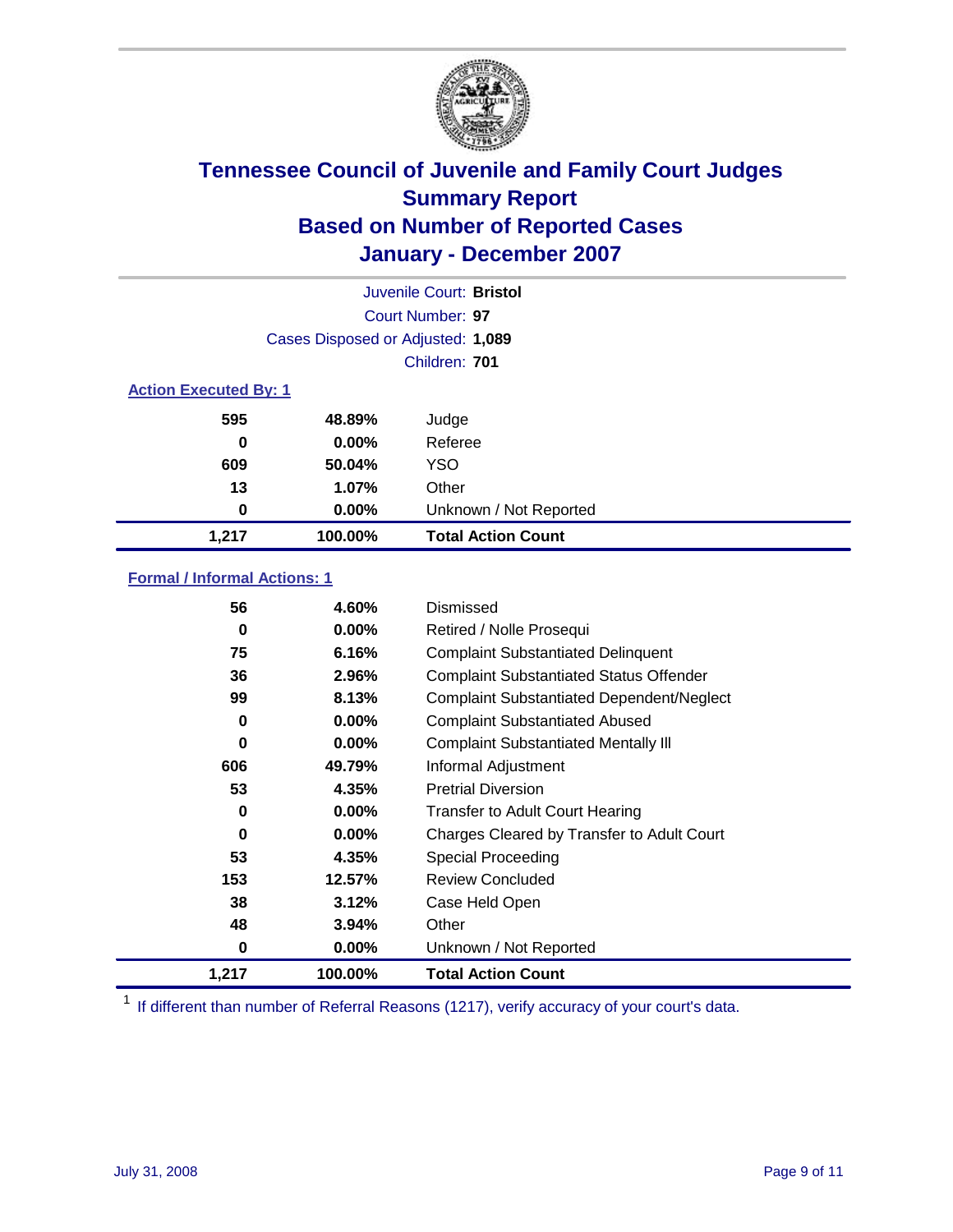

|                       |                                   | Juvenile Court: Bristol                               |
|-----------------------|-----------------------------------|-------------------------------------------------------|
|                       |                                   | Court Number: 97                                      |
|                       | Cases Disposed or Adjusted: 1,089 |                                                       |
|                       |                                   | Children: 701                                         |
| <b>Case Outcomes:</b> |                                   | There can be multiple outcomes for one child or case. |
| 81                    | 4.18%                             | <b>Case Dismissed</b>                                 |
| 0                     | 0.00%                             | Case Retired or Nolle Prosequi                        |
| 499                   | 25.76%                            | Warned / Counseled                                    |
| 11                    | 0.57%                             | Held Open For Review                                  |
| 100                   | 5.16%                             | Supervision / Probation to Juvenile Court             |
| 0                     | 0.00%                             | <b>Probation to Parents</b>                           |
| 121                   | 6.25%                             | Referral to Another Entity for Supervision / Service  |
| 42                    | 2.17%                             | Referred for Mental Health Counseling                 |
| 48                    | 2.48%                             | Referred for Alcohol and Drug Counseling              |
| 0                     | 0.00%                             | <b>Referred to Alternative School</b>                 |
| 0                     | 0.00%                             | Referred to Private Child Agency                      |
| 241                   | 12.44%                            | Referred to Defensive Driving School                  |
| 0                     | 0.00%                             | Referred to Alcohol Safety School                     |
| 68                    | 3.51%                             | Referred to Juvenile Court Education-Based Program    |
| 41                    | 2.12%                             | Driver's License Held Informally                      |
| 0                     | 0.00%                             | <b>Voluntary Placement with DMHMR</b>                 |
| 0                     | 0.00%                             | <b>Private Mental Health Placement</b>                |
| 0                     | 0.00%                             | <b>Private MR Placement</b>                           |
| 4                     | 0.21%                             | Placement with City/County Agency/Facility            |
| 5                     | 0.26%                             | Placement with Relative / Other Individual            |
| 2                     | 0.10%                             | Fine                                                  |
| 49                    | 2.53%                             | <b>Public Service</b>                                 |
| 31                    | 1.60%                             | Restitution                                           |
| 31                    | 1.60%                             | <b>Runaway Returned</b>                               |
| 9                     | 0.46%                             | No Contact Order                                      |
| 0                     | $0.00\%$                          | Injunction Other than No Contact Order                |
| 0                     | 0.00%                             | <b>House Arrest</b>                                   |
| 0                     | 0.00%                             | <b>Court Defined Curfew</b>                           |
| 0                     | 0.00%                             | Dismissed from Informal Adjustment                    |
| 0                     | 0.00%                             | <b>Dismissed from Pretrial Diversion</b>              |
| 3                     | 0.15%                             | <b>Released from Probation</b>                        |
| 0                     | 0.00%                             | <b>Transferred to Adult Court</b>                     |
| 0                     | 0.00%                             | <b>DMHMR Involuntary Commitment</b>                   |